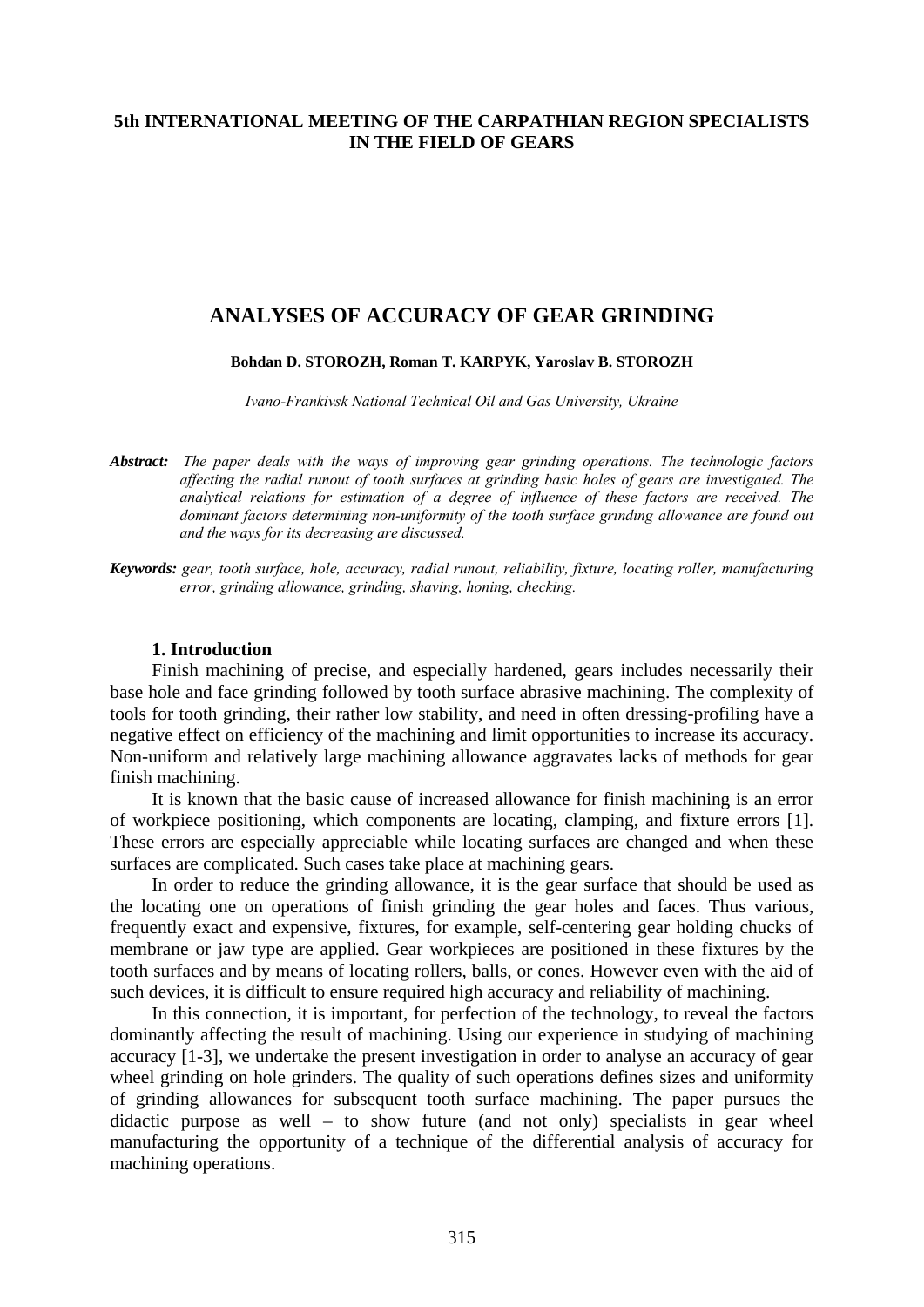#### **2. Analyses of accuracy of the hole grinding operation**

The radial runout of a tooth surface is one of major parameters of gear kinematics accuracy. At machining, it is formed under influence of a large number of technologic factors including controlled ones [4]. By influencing on the latter, it is possible to control accuracy and reliability of the process.

Let us consider the diagram of positioning of a gear workpiece on a hole grinding machine tool for machining the basic hole (fig. 1). The workpiece to be machined (1) is located from its face and tooth surfaces by using *n* locating rollers (2). This latter contact with both the tooth surface and cylindrical surfaces of *n* fixture jaws (3) made integral with the membrane. The jaws are able to move in a radial direction a little under force *Q* acting on the membrane. It is necessary to create a clearance required for setting up and taking away the workpiece and its centering. The workpiece is clamped up by force P which presses it with its face against flat support pads (4). The fixture is mounted on spindle (5) of the grinder by using its face and exact centering taper hole. Such fixtures provide high accuracy of machining and, therefore, are widely applied in gear manufacturing.



**Figure 1. A machining fixture for hole and face gear workpiece grinding.** 

The analysis of the process of gear hole grinding allows us to reveal the following technologic factors affecting the formation of radial runout of gear tooth surfaces:

1) radial runout  $\varepsilon_{m,t}$  of centering spigot  $A_{m,t}$ , (see fig. 1) of the grinder spindle. For various grades of grinder accuracy <sup>ε</sup>*m.t* makes *3* through *10* μ*m*;

2) radial runout  $\varepsilon_{o,c,j}$  of fixture locating surface *B* related to fixture surface  $A_j$ . At accuracy that is usual for tool room manufacturing,  $\varepsilon_{o,c,i}$  makes 10 ... 20  $\mu$ m. Note that a diameter accuracy of surface *B* does not influence the radial runout of the tooth surface concerning the grinded hole of the gear;

3) additional radial runout  $\varepsilon_p$  of fixture surface *B*, caused by an error of installation of the fixture on the machine tool spindle.  $\varepsilon_p$  depends first of all on the greatest clearance  $S_{max}$ between surfaces  $A_{m,t}$  (the machine tool centering spigot) and  $A_i$  (the fixture centering hole):  $\varepsilon_p = S_{max}$ . For accuracy usually applied in practice  $S_{max}$  makes 3 … 5  $\mu$ m;

4) the tolerance  $T_D$  of locating roller diameter *D*. The rollers are usually produced with the accuracy of *IT6* through *IT8*, i.e.  $T_D=9$  ... 12  $\mu$ m. The factors stated above in items 2, 3, and 4, form so-called fixture error;

5) form deviation  $\varepsilon_{g,f}$  of the tooth surface from its perfect form.  $\varepsilon_{g,f}$  causes displacement of an axis of symmetry of the tooth surface in relation to an axis of the hole and, thus, is the reason of occurrence of a locating error at gear wheel positioning in the fixture. The standards specifying the gear accuracy define radial runout  $F_r$ . It should be noted that this parameter is complex, i.e. covers both accuracy of the surface form and accuracy of the surface orientation in relation to a datum surface (for example, the basic hole of the gear). It is shown in papers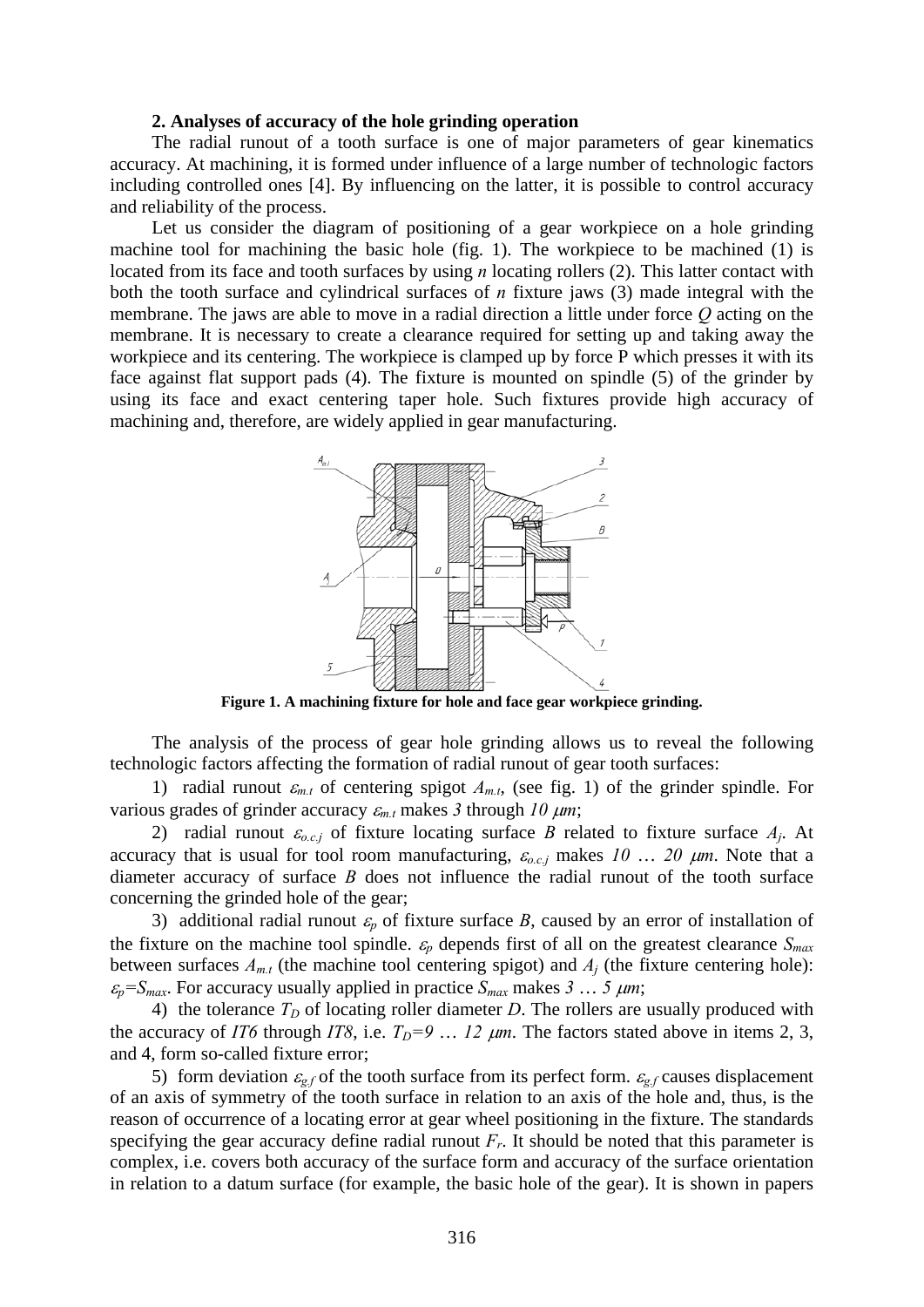[1, 3] that an error of the form at least does not exceed *60 %* of the total radial runout. Tooth surfaces after heat treatment (hardening) have usually accuracy of *7* through *9* degrees. For gears (with module *m* up to *6.3 mm* and wheel diameter up to *400 mm*) *Fr* makes *56* … *100*  $\mu$ m. Thus  $\varepsilon_{g,f}$  does not exceed 34 ... 60  $\mu$ m. It should be noted that some local gear surface irregularities (rather significant in values but seldom met with), caused e.g. by welding fine chips up to the tooth surface when heat treating, are not taking into account here;

6) a wear of the fixture working surfaces can essentially lower the accuracy of gears to be machined. It is obvious that the greatest wear should be expected for locating surfaces *B* (see fig. 1) and, especially, cylindrical surfaces of the locating rollers. Though contacts "a roller – locating surface  $B$ " and "a roller – a tooth surface" are linear, their wear-life, as evidenced by the experience in using of fixtures with such locating elements [1], is rather large. It is owing to the fact that they are not loaded by clamping and cutting forces. Therefore at accuracy calculating, it is enough to limit a roller wear within a roller manufacturing tolerance. Thus, however, it is necessary to accept that the influence of the tolerance on the total tooth surface machining error is regular. At the same time, influence of the other factors has random character.

Other technologic factors practically do not affect the radial runout. So, the force clamping the workpiece in the fixture is directed along its axis. Therefore, it is possible to assume that its action is not accompanied by any gear displacement in a radial direction. At grinding, cutting forces are rather small and their influence on formation of the radial runout is improbable.

Taking into account the above mentioned considerations, the total radial runout of the tooth surface in relation to the hole received by its grinding could be calculate by using the formula

$$
\varepsilon = \varepsilon_4 + \sqrt{\varepsilon_1^2 + \varepsilon_2^2 + \varepsilon_3^2 + \varepsilon_5^2},\tag{1}
$$

where the indexes at the constituent errors of total error  $\varepsilon$  indicate the number in the list of the above considered manufacturing factors.

It is obvious that  $\varepsilon_1 = \varepsilon_{m,t}$ ,  $\varepsilon_2 = \varepsilon_{o,c,i}$ ,  $\varepsilon_3 = \varepsilon_p$ . The relations of  $\varepsilon_4$  and  $\varepsilon_5$  from  $T_D$  and  $\varepsilon_{g,f}$  will be established below.

A locating roller in a contact to a tooth surface of the workpiece is shown in fig. 2. The roller diameter should be such that its upper generatrix should extended above the addendum circle of the gear, i.e.  $R_0 > r_a$ . It is recommended [5] that rollers should contact with gear surfaces at points placed approximately 0.3 *m* from the gear addendum circle (*m* is module of gearing).



**Figure 2. The locating roller placing on the tooth surface.**  From fig. 2, the diameter of the roller can be found with [5]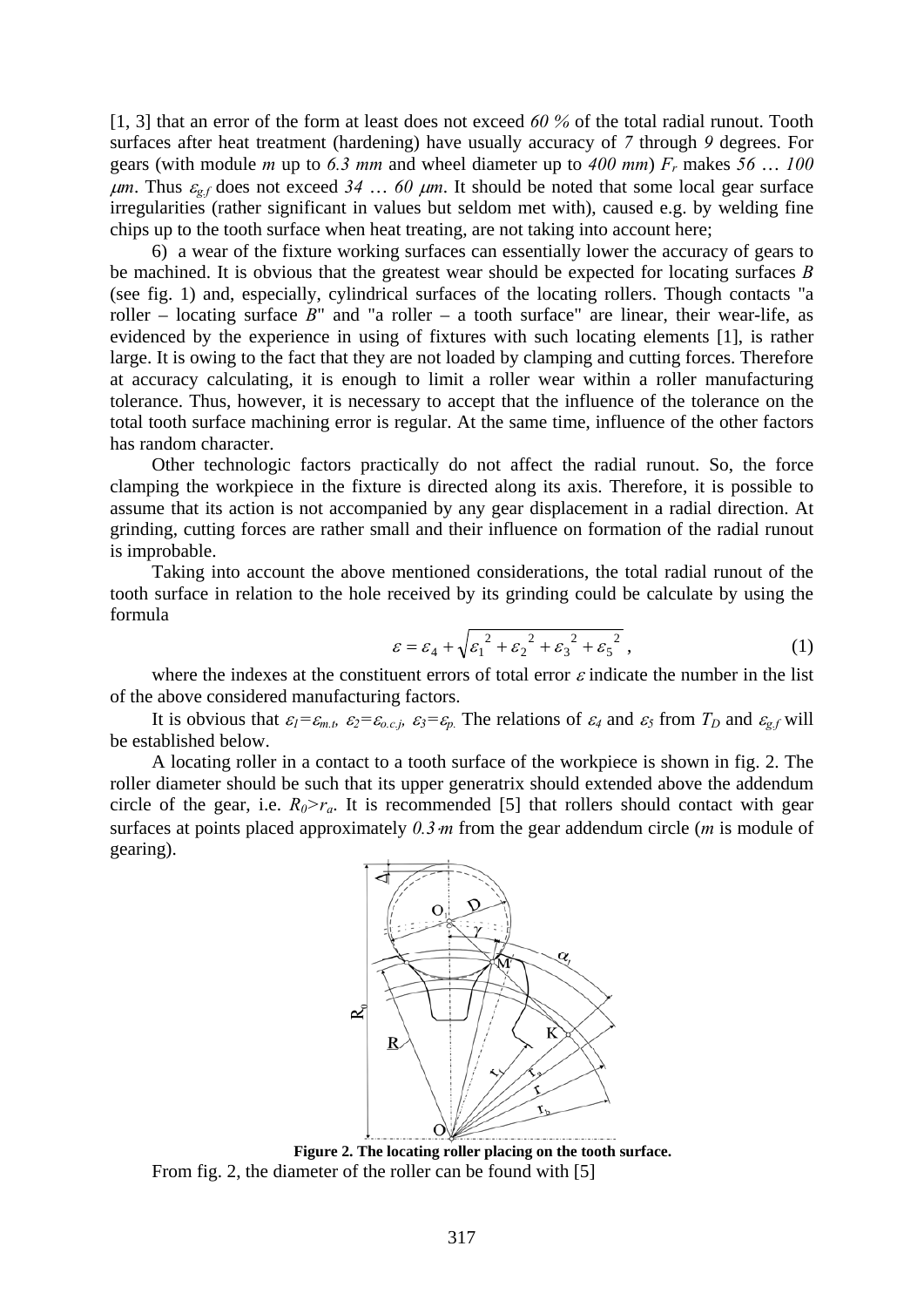$$
D = 2(O1K - MK) = 2[rb \cdot \tan(\gamma + \alpha_1) - R \cdot \sin \alpha_1],
$$
 (2)

where  $r_b$  is a radius of the gear base circle;

 *R* is a radius of the circle on which there are points the roller contacts with the tooth surface;

$$
\gamma = \frac{\pi}{2Z} - (\tan \alpha_w - \alpha_w) + (\tan \alpha_1 - \alpha_1); \qquad \alpha_1 = \arccos \frac{r_b}{R};
$$

 $\alpha_w$  is a pressure angle of the gearing;

*Z* is a number of teeth of the gear.

Thus, radius  $R_0$  of fixture locating surface  $B$  may be defined with the formula

$$
R_0 = \frac{r_b}{\cos(\gamma + \alpha_1)} + \frac{D}{2}.
$$
 (3)

With accuracy sufficient to the problem in question, we may believe that angle  $(\alpha_1 + \gamma)$ is unaffected by size *D* within the limits of its tolerance  $T<sub>D</sub>$ . Therefore, the position of the roller in a tooth space can be considered as its position in a V-location with the angle equals  $2(\alpha_1 + \gamma)$ . Then changing *D* within the limits  $T_D$  causes changing radius  $R_0$  by  $\Delta$ . The latter may be found with the expression

$$
\Delta = \frac{1}{2} T_D \left( 1 + \frac{1}{\sin(\alpha_1 + \gamma)} \right). \tag{4}
$$

Now we establish the effect of  $\Delta$  on displacement x of the tooth surface axis in respect to its true position. This displacement is required error  $\varepsilon_4$ , i.e. a constituent of the total radial runout (1). We consider fig. 3 where a simplified diagram of the grinding fixture with three locating rollers is shown. It is quite obvious that the greatest displacement  $x$  of the tooth surface axis may be determined by comparing two extreme cases. The first one – all rollers have identical (for example, the greatest possible size  $D_{max}$ ); the second one – two rollers have the least possible diameter  $D_{min}$ , but the third  $-D_{max}$ . In the first case, the distance from the tooth surface axis to the locating surface is equal to  $R_0$ , in the second – to  $(R_0-*A*)$  for the two rollers and to  $R_0$  – for the third roller. In the second case, a radius of the locating surface is decreased by *x*, i.e. becomes equal to  $R_0$ -*x*. Note that the locating surface can move in a radial direction a little. Neglecting rather small angle changes, we may obtain from fig. 3 the followings:



**Figure 3. The diagram of the fixture with three locating rollers:** 

*x* **– maximum value of displacement of the tooth surface axis caused by the roller diameter changing; 1, 2, 3 - points of roller contacts with the fixture locating surface.**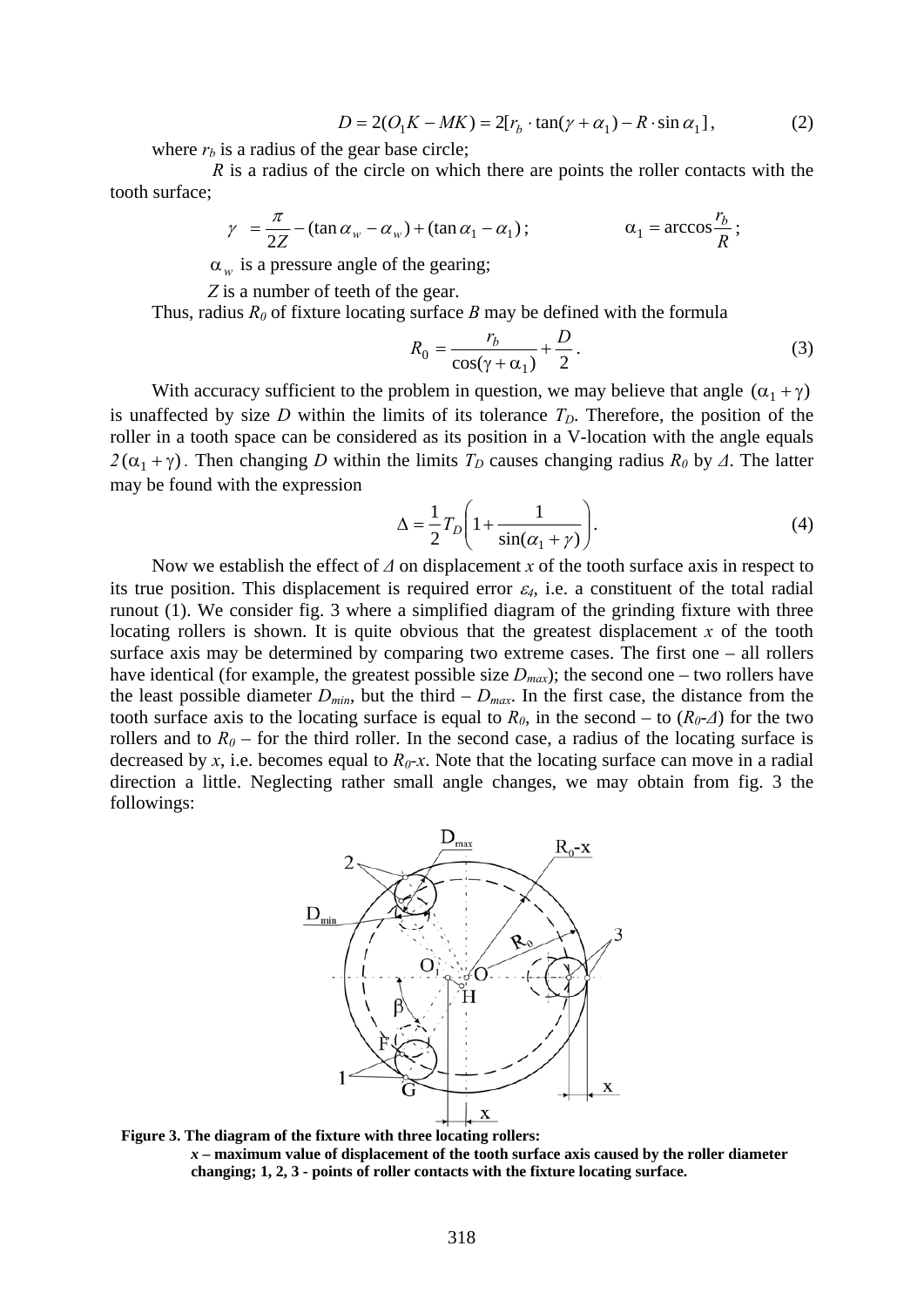$$
OO_1 = x;
$$
  $OH = x \cdot \cos \beta = x \cos \frac{\pi}{3} = 0.5x;$   $O_1F = R_0 - \Delta = R_0 - x - \frac{x}{2}$ 

whence  $x = -\frac{2}{3}\Delta$ 3  $x = \frac{2}{3}\Delta$ , and taking into account (4)

$$
\varepsilon_4 = x = \frac{1}{3} T_D \left( 1 + \frac{1}{\sin(\alpha_1 + \gamma)} \right). \tag{5}
$$

If a number of the rollers is more than three (for example, six), it is obvious that the greatest displacement of the tooth surface axis also may be determined by using fig. 3 and formula (5).

We will now establish a relation of  $\varepsilon_5$  from form accuracy  $\varepsilon_{g,f}$  of the tooth surface. Let us examine the diagram of distribution of the form deviations of the tooth surface of a gear to be machined in places of its contacts 1, 2, and 3 with three locating rollers (fig. 4). Assuming random character of distribution, its obeying the normal distribution law

$$
y_{(f)} = \frac{1}{\sigma\sqrt{2\pi}}e^{-\frac{f}{2\sigma^2}},\tag{6}
$$

where  $\sigma$  is the standard deviation of the distribution:

*f* is a random displacement of the real tooth surface from its true position, and also that the practical range of displacement scatter *f* is equal to  $6\sigma$ , we determine the distribution law of deviation  $\delta$  of the tooth surface axis from its true position. As may be seen from fig. 4

$$
\delta = \frac{1}{2} |f_2 - f_1|.
$$
 (7)



**Figure 4. Diagram for definition of the radial runout of the tooth surface:** 

**1, 2, 3 - points of contact of three rollers with the tooth surface (nominal position); 4 - axis of symmetry of the nominal tooth surface; 5, 6, and 7 - a random displacement of the surface (displacement f1 and f2; f1 - total displacement at rollers 1 and 2); 8 - an axis of symmetry about points 5 and 6-7).** 

The probability density  $y(\delta)$ <sub>3</sub> of the axis deviation  $\delta$  equals the product of probabilities of occurrence of displacements *f* and  $(f \pm \delta)$  of the form along the whole range of *f* scatter (index 3 at  $y(\delta)$  specifies the number of rollers in the grinding fixture)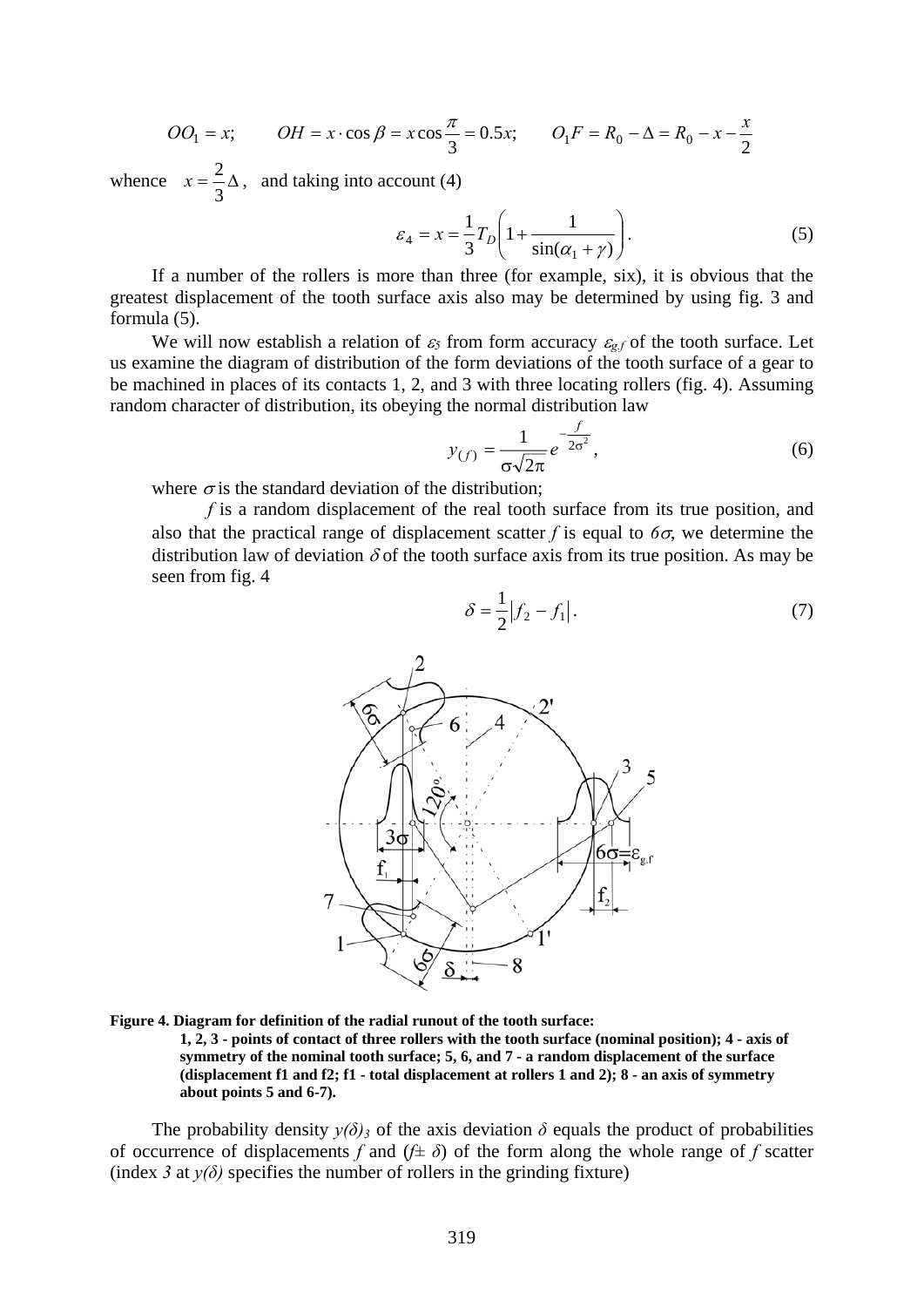$$
y(\delta)_3 = \frac{1}{2} \int_{-\infty}^{\infty} y(f)(y(f+\delta) + y(f-\delta))df,
$$
\n(8)

and after using (6) and (7)

$$
y(\delta)_3 = \frac{1}{2\pi\sigma^2} \int_{-\infty}^{+\infty} e^{-\frac{f^2}{2\sigma^2}} \left( e^{-\frac{2(f+\delta)^2}{\sigma^2}} + e^{-\frac{2(f-\delta)^2}{\sigma^2}} \right) df.
$$
 (9)

After integration (9) over *f*, we receive the distribution function (or density) of *δ*

$$
y(\delta)_3 = \frac{1}{\sigma\sqrt{2.5\pi}} e^{-\frac{\delta^2}{2.5\sigma^2}}.
$$
 (10)

Distribution function (10) has the following characteristics:

**□** the average value of the deviation  $M(\delta)_3 = \int \delta \cdot y(\delta) d\delta = 0;$  (11) ∞ ∞−  $M(\delta)_3 = |\delta \cdot y(\delta)d\delta = 0$ 

$$
\text{the dispersion } M(\delta)_3 = \int_{-\infty}^{\infty} (\delta - M(\delta))^2 y(\delta) d\delta = \frac{2.5}{4} \delta^2 = 0.62565^2 \tag{12}
$$

$$
\Box \quad \text{the standard deviation} \quad \sigma(\delta)_3 = \sqrt{D(\delta)} = 0.791\sigma \tag{13}
$$

à the practical deviation scatter covering *99.73* percent of all possible deviations  $\varepsilon(\delta)_3 = 4.746\sigma$ . (14)

Show that when a number of the rollers is twice increased (that is equal to 6), the accuracy of centering of the tooth surface increases essentially as well. The three additional rollers change diagram 4 so that the right hand part of the diagram with point 3 becomes symmetric about axis 4 with points 1 and 2. I.e. the two additional rollers contact with the locating surface of the fixture in points 1' and 2'. As a result, equations  $(10) - (14)$  are transformed into the followings:

$$
y(\delta)_6 = \frac{1}{\sigma\sqrt{\pi}}e^{-\frac{\delta^2}{\sigma^2}}; M(\delta)_6 = 0; D(\delta)_6 = \frac{1}{4}\sigma^2; \sigma(\delta)_6 = \frac{1}{2}\sigma; \ \varepsilon(\delta)_6 = 3\sigma. \tag{15}
$$

It is obvious that the increase of a number of the rollers up to a number of teeth on the gear to be machined should ensure its centering with a zero error. However because of excessive complexity, such fixtures are not in use.

Transform formula (1) with regard to the received relations

$$
\varepsilon = \frac{1}{3}T_D(1 + \frac{1}{\sin(\alpha_1 + \gamma)}) + \sqrt{\varepsilon_{m.t.}}^2 + \varepsilon_{o.c.j}^2 + \varepsilon_p^2 + (K \cdot Fr)^2,
$$
 (16)

where  $K=0.47$  for the three roller fixture and  $K=0.3$  for the six roller fixture.

Expression (16) allows estimating radial runout of a gear after grinding its hole. It takes into account accuracy of the machine tool, of some elements of the grinding fixture, and of the tooth surface.

#### **3. Application**

We use relation (16) for revealing the dominant factors influencing accuracy of gear machining on grinding operations. At average values of the total error components  $\varepsilon$  ( $\varepsilon_{m,t}$ =7  $μm$ ,  $ε_{o.c.i} = 15 \mu m$ ,  $ε_p = 4 \mu m$ ,  $T_p = 15 \mu m$ ,  $F_r = 71 \mu m$  for a gear wheel with  $m = 4 \mu m$ ,  $α_w = 20^\circ$ , *Z=24, D=9 mm,*  $\gamma$ *+* $\alpha$ *<sub>1</sub>=30°</sub> the calculated radial runout of the tooth surface with respect to the* ground hole (at  $K=0.3$ ) makes  $42 \mu m$ . The share of each partial error is shown in fig. 5.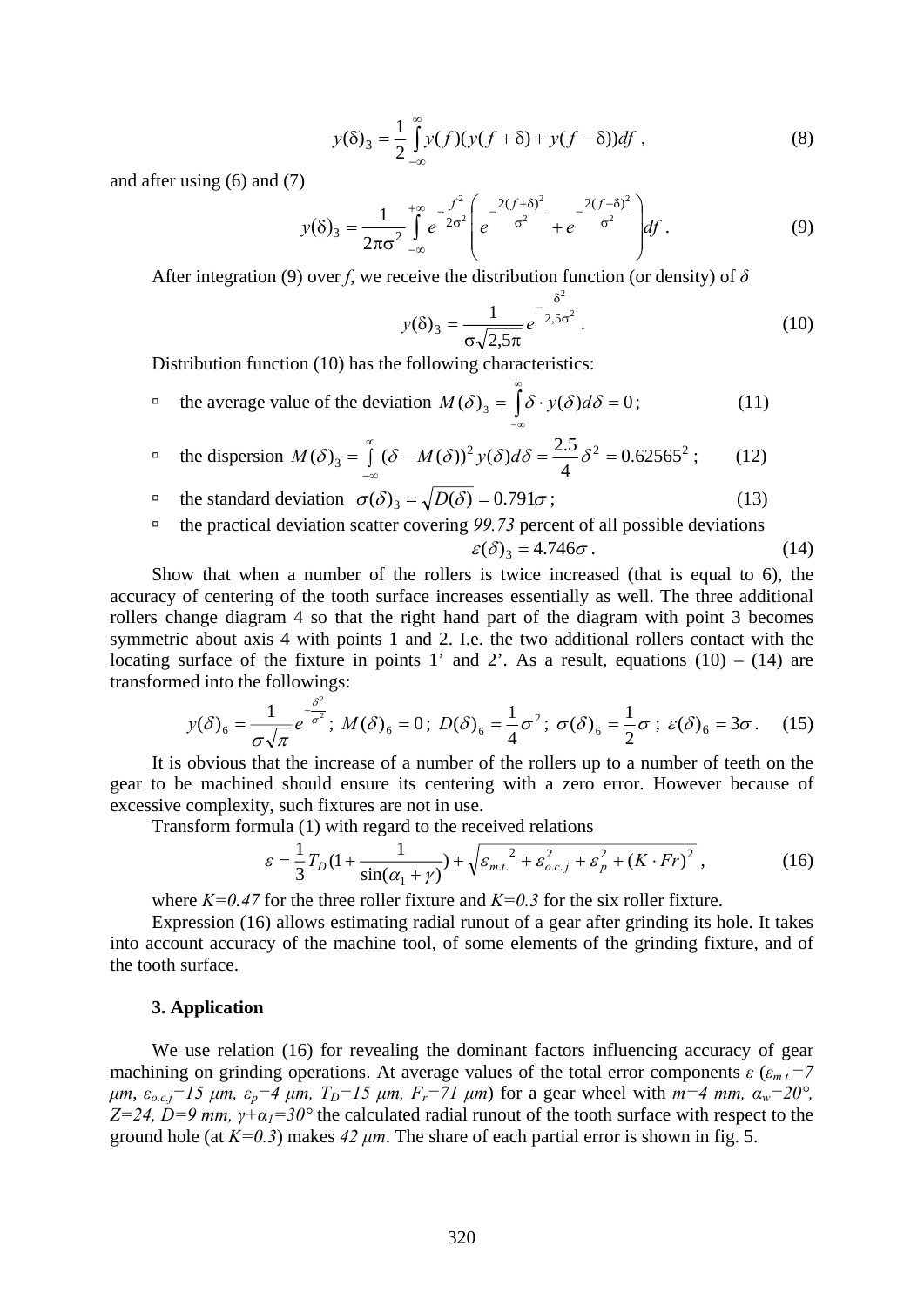

**Figure 5. The influence of the technologic factors on radial runout of the tooth surface after hole grinding.** 

It is visible from diagram 5 that the strongest influence on radial runout of the tooth surface, and therefore, on magnitude and degree of non-uniformity of allowance for subsequent tooth grinding is caused by the tooth accuracy before grinding (share of error  $\varepsilon_5$  is equal to *39.6 per cent*) and diameter accuracy of the locating rollers (share of *ε4* equals *35 per cent*). Therefore in order to decrease labour input and to increase reliability of tooth grinding operations, it is necessary, first of all, to raise the tooth surface accuracy before gear grinding and the grinding fixture accuracy. It is necessary to recall that in the used technique of an accuracy estimation of the grinding operations tolerance  $T<sub>D</sub>$  includes a stock for a roller wearing as well. Hence, by changing roller accuracy, we may control both a gear grinding accuracy and a grinding fixture wear-life.

The best suited method for increasing tooth surface accuracy is, to our mind, a gear shaving. It is rather efficient and, that is more important, shaved surfaces have the least heat treatment distortion. Besides, it may be useful to apply a tooth honing before the hole grinding. This method smoothes off tooth surface macroroughnesses, especially local ones. It enables to reduce non-uniformity of the grinding allowance as well.

A preliminary (before grinding) gear checking may prove to be the simplest but enough efficient. While this checking, one should mark suitable tooth spaces which in subsequent are expedient for using for contact with the locating rollers. The same tooth spaces should be used at gear workpiece setting up for its tooth grinding.

### **4 Conclusions**

 The technologic factors affecting the radial runout of the tooth surface at grinding the basic hole of a gear are investigated. The analytical relations for estimation of a degree of influence of these factors are received. The dominant factors determining non-uniformity of the grinding allowance are found out and the ways for its decreasing are discussed.

## **References**

1. Storozh B.D., Karpyk R.T. *Machining fixture accuracy calculations*: Manual/ Edited by Karpyk R.T. Ivano-Frankivsk: Fakel, 1999.

2. Storozh B.D., Karpyk R.T., Storozh Y.B. *The relations of accuracy parameters of cylindrical surfaces*. The internetional meeting of the Carpathian reagion specialists in the field of gears. Serie C. Vol. X11 - Baia Mare, North University, 2002. - p.153-160.